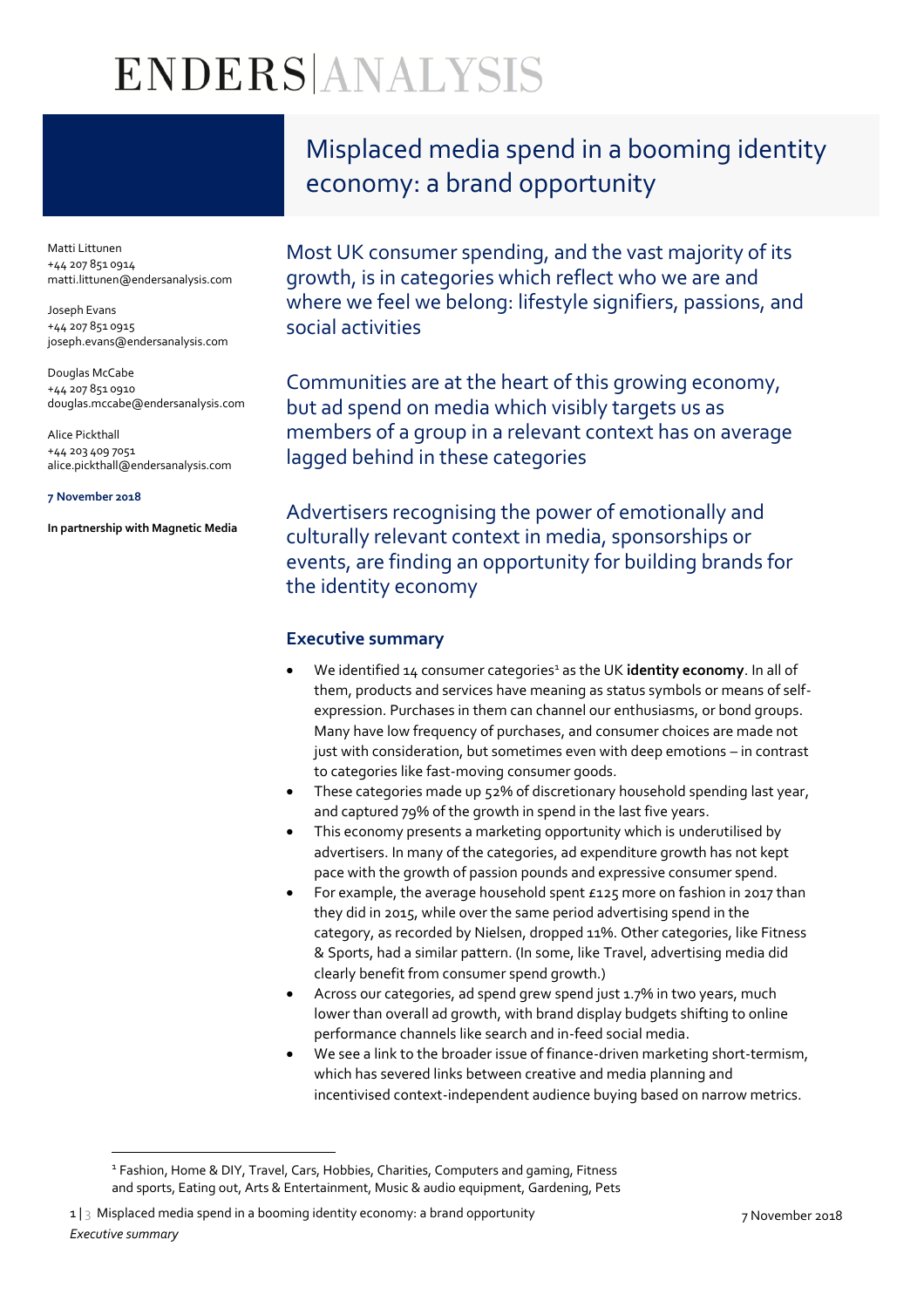## ENDERSANALYSIS

- This kind of marketing often targets consumers not as members of the group, in a context relevant to their identity, but as individuals targeted in neutral media based on demographic data or behavioural factors.
- Academic research suggests that our identity (who we are and what we feel a connection with), and how present-to-mind a given part of it is, influence decision-making, including purchases – *particularly in the identity economy.*
- Even if you reach the right people with the right message, they can be more or less receptive to it based on how salient the right parts of their identity are at the time – a factor affected by media context.
- This is what we mean by emotionally and culturally relevant media, sponsorships and events: deep-rooted contexts for marketing which further strengthens brand memory structures built by ad creative and marketing.
- For example, a travel documentary, cycling magazine, or YouTube channel about fashion will surface people's self-identification as travel-lovers, cyclists or fashionistas. Audience-based targeting may reach these people, but not as members of those communities.
- With the right contextual targeting, one-to-many communications has an advantage over hypertargeted, one-to-one marketing: the advertising is experienced as 'overheard' by the whole interest community, a source of legitimacy and potential generator of positive word of mouth.
- The exact mechanisms of how the emotional relevance of media context and creative work together in advertising are still not fully understood, but the campaign case studies in this report illustrate just how powerful the right combinations can be, and how targeting the right identities can even expand the addressable market of an entire category.
- To capitalise on the identity economy, advertisers seeking to grow brands in it should consider how the media they advertise against, not just the creative, is relevant to their target audience.